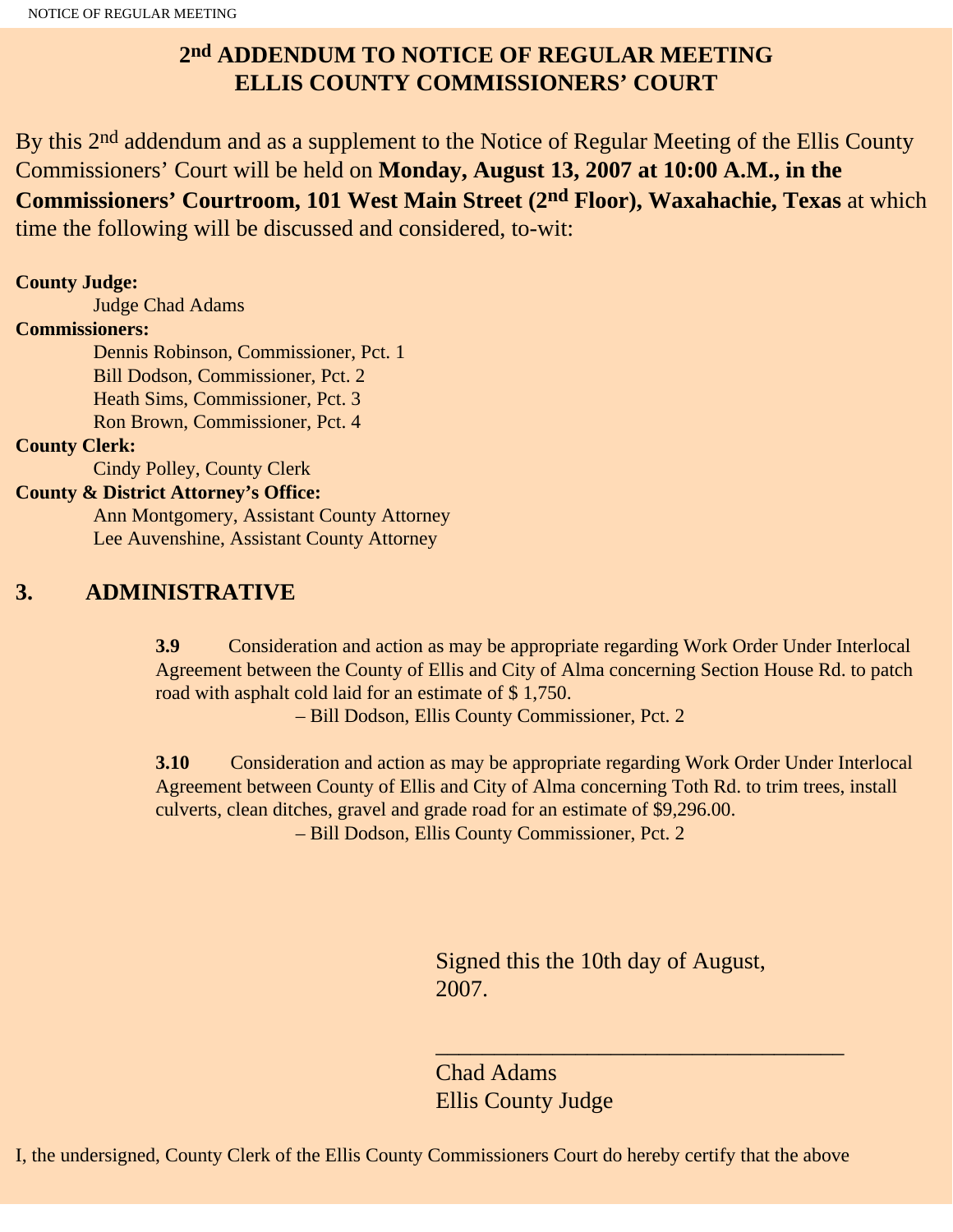Addendum to Notice of Regular Meeting of the Ellis County Commissioners' Court is a true and correct copy of said Notice, that I received said Notice, and it was posted at the doors of the Ellis County Courthouse, a place readily accessible to the general public at all times on the 10th day of August, 2007, at \_\_\_\_\_\_\_\_\_\_\_\_\_\_\_ a.m. / p.m.

Cindy Polley, County Clerk

 $\mathbf{B} \mathbf{v}$ 

The Commissioners Court reserves the right to consider and take action on the above agenda items in any particular order.

 Anyone wishing to address the Commissioners Court concerning a posted agenda item must make a formal request by presenting a "Participation Form" to the County Clerk at least 10 minutes prior to the beginning of the meeting.

 If you or your representative, have a disability that requires special arrangements and you plan to attend this public meeting, please contact the County Judge's Office at (972) 825-5011 within 72 hours of the meeting. Reasonable accommodations will be made to meet your needs at the meeting.

## **NOTICE OF REGULAR MEETING AND ADDENDUM TO NOTICE OF REGULAR MEETING ELLIS COUNTY COMMISSIONERS' COURT**

Notice is hereby given that a regular meeting of the Ellis County Commissioners' Court will be held on **Monday, August 13, 2007 at 10:00 A.M., in the Commissioners' Courtroom, 101 West Main Street (2nd Floor), Waxahachie, Texas** at which time the following will be discussed and considered, to-wit:

#### **County Judge:**

Judge Chad Adams

#### **Commissioners:**

Dennis Robinson, Commissioner, Pct. 1

Bill Dodson, Commissioner, Pct. 2

Heath Sims, Commissioner, Pct. 3

Ron Brown, Commissioner, Pct. 4

#### **County Clerk:**

Cindy Polley, County Clerk

### **County & District Attorney's Office:**

 Ann Montgomery, Assistant County Attorney Lee Auvenshine, Assistant County Attorney

## **1. OPENING COURT**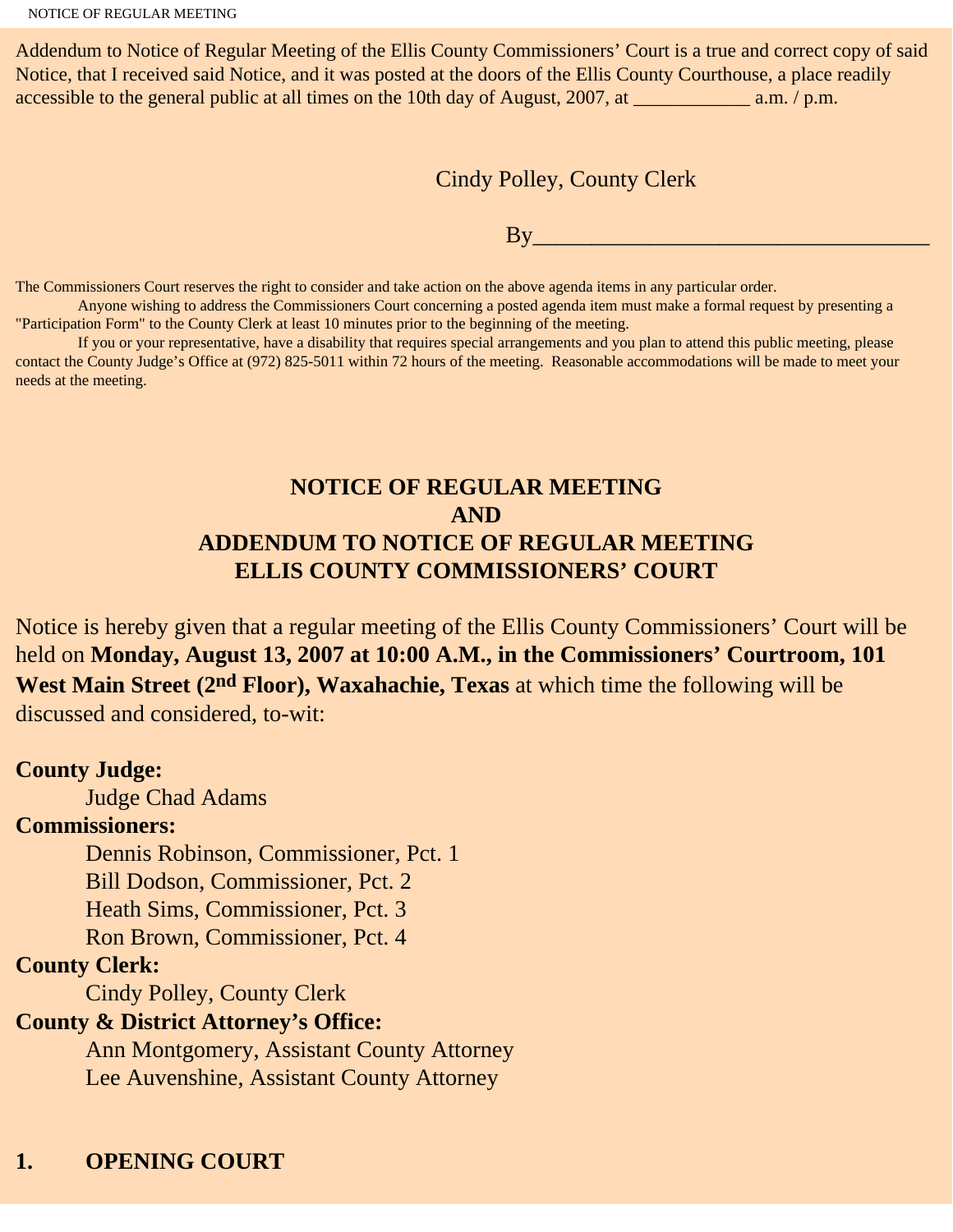1.1 County Judge will call meeting to order, declare quorum if present, and declare notices legally posted pursuant to Open Meetings Act.

## 1.2 Motion to Open Court.

1.3 Invocation and Pledge of Allegiance - Commissioner Bill Dodson, Pct. 2

## **2. CONSENT AGENDA – Consideration and Action:**

### **Administrative***:*

 A1 Approval of Regular Bills, Payroll, and Officers' Reports. A2 Acceptance of Certificate of Completion for Judy Robertson who attended and completed in-service training on the Healing Power of Humor in Stress Management, presented by Family First Hospice.

> A3 Approval of the contract for Janitorial Services for Justice of the Peace Precinct 4 offices in Midlothian to be provided at a monthly cost of \$250.00.

## **Financial:**

F1 From 5-001-0310-0502 Deputy Salaries to 5-001-0310-0801 Supplies – Melanie Reed, District Clerk

F2 From 5-001-0390-0873 Maint/Repair, 5-001-0390-0801 Supplies to 5-001- 0390-0601 Travel Reimb. – Chad Adams, County Judge

F3 From 5-001-0510-0602 Staff Travel to 5-001-0501-0801 Supplies – Bill Woody, JP 1

F4 From 5-001-0015-0502 Salaries to 5-001-0015-0865 Employee Screening, 5-001-0015-0835 Employee Screening, 5-001-0015-0807 Gen. Misc., 5-001-0015- 0815 Jailer Uniforms, 5-001-0015-0812 Radios, 5-001-0015-0702 Repairs, 5-001- 0015-0801 Supplies – Sheriff Ray Stewart, Jail

F5 From 5-001-0540-0805 Conference, 5-001-0540-0802 Equipment to 5-001- 0540-0806 Official Bond, 5-001-0540-0936 Janitorial Service – Linda Sibley, JP 4 F6 From 5-001-0380-0803 Furniture/Fixtures to 5-001-0380-0806 Official Bond/Dues – Greg Wilhelm, Judge CCL #1

F7 From 3-010-0653-0302 FM2 Fund Balance Carryover to 5-010-0653-0802 Equipment – Bill Dodson, Commissioner Pct. 2

F8 From 5-001-0380-0819 Computer to 5-001-0380-0832 Visiting Judge – Greg Wilhelm, Judge County Court at Law #1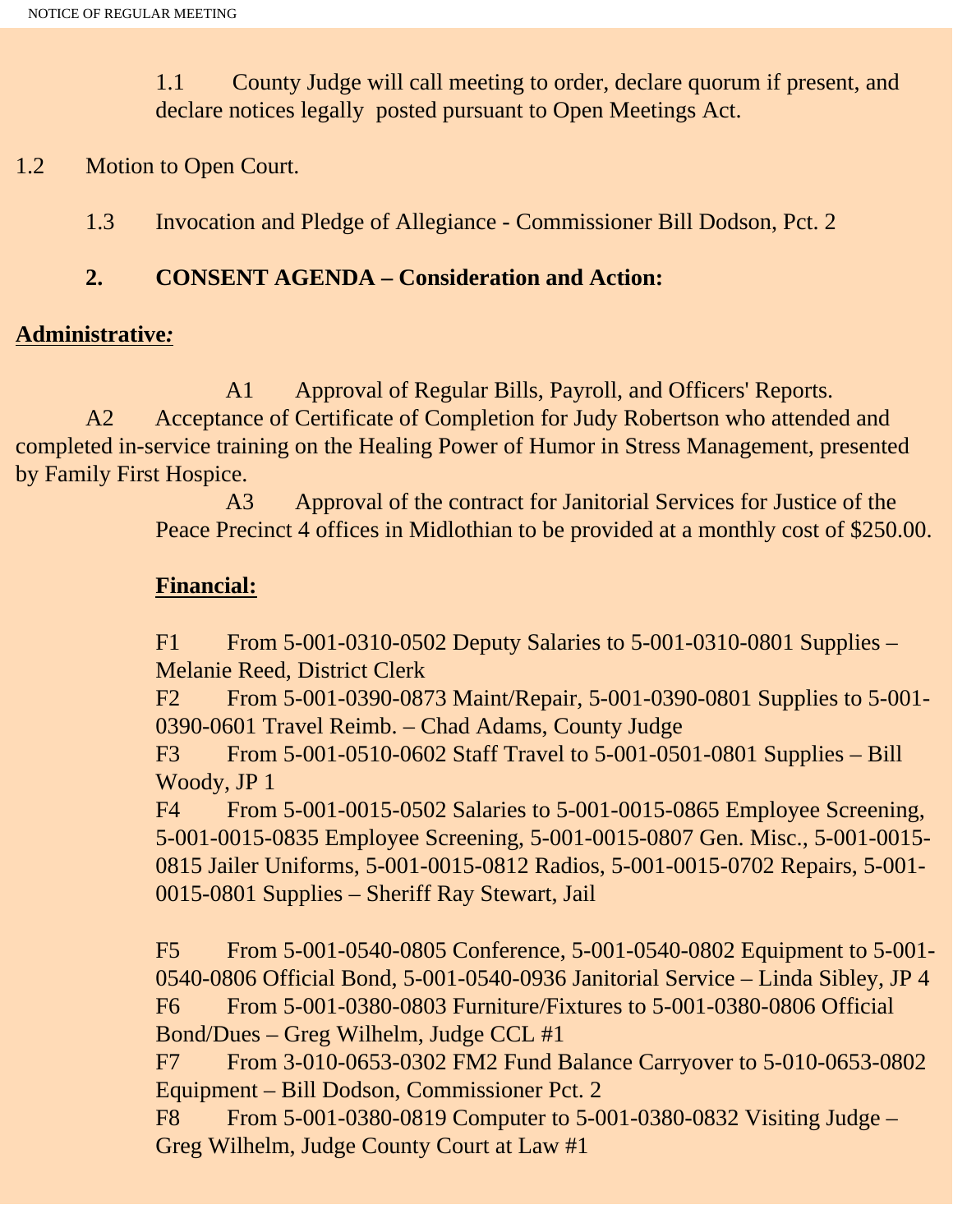F9 From 5-001-0210-0965 Joint Elections, 5-001-0210-0888 Computer Service/Rental, 5-001-0210-0823 Legal Notices, 5-001-0210-0849 Recount, 5- 001-0210-0855 Voting Equipment Subscriptions to 5-001-0210-0848 Holding/ Salary, 5-001-0210-0855 Supplies – Jane Anderson, Elections

F10 From 5-001-0310-0502 Deputies Salary to 5-001-0310-0601 Travel Reimbursement, 5-001-0310-0806 Official Bond/Dues – Melanie Reed, District Clerk

F11 From 5-010-0652-0904 Asphalt to 5-010-0652-0903 Gravel – Bill Dodson, Commissioner, Pct. 2

F12 From 5-001-0420-0845 Detention to 5-001-0420-0875 Psychological, 5- 001-0420-0877 Medical – Chris Aldama, Juvenile Services

F13 From 5-001-0050-0805 Conference to 5-001-0050-0801 Supplies 5-001- 0050-0843 4-H Travel – Mark Arnold, Extension Service

F14 From 5-006-0754-0911 R/B Gen Misc, 5-006-0754-0908 R/B Lumber to 5- 006-0754-0840 R/B Contract Labor, 5-006-0754-0701 R/B Utilities – Bill Dodson, Commissioner, Pct. 2

F15 From 5-012-0754-0908 Fm Lumber, 5-012-0754-0913 FM Chemicals, 5- 012-0754-0904 FM Asphalt to 5-012-0754-0907 FM Tires, 5-012-0754-0912 FM Bridge Repairs, 5-012-0754-0962 FM Lubricants, 5-012-0754-0906 FM Culverts, 5-012-0754-0902 Gas/Oil – Ron Brown, Commissioner, Pct. 4

F16 From 5-001-0010-0802 Equipment to 5-001-0010-0812 Radio – Sheriff **Stewart** 

F17 From 5-001-0140-0558 Contingency to 5-001-0340-0802 Equipment – Chad Adams, County Judge

F18 From 5-001-0614-0802 Equipment, 5-001-0614-0808 Auto Gas/Oil, 5-001- 0614-0809 Auto Repair, 5-001-0614-0812 Radio to 5-001-0614-0803 Furniture/ Fixtures, 5-001-0614-0801 Supplies, 5-001-0614-0703 Telephone – Steve McKinney, Constable Pct. 4

# **Simplified Plat**

2.1 Simplified Plat – Garcia's Pecan Grove Addition, 1 lot, Clemente and Raquel Garcia, Pct. 1.

- 2.2 Simplified Plat Telico North Estates, 2 lots, Robert Herschmann, Jr., Pct. 2.
- 2.3 Simplified Plat Marion Property, 1 lot, Medford Marion, Pct. 3.
- 2.4 Simplified Plat Maddie's Place, 2 lots, Christopher Watson, Pct. 3.
- 2.5 Simplified Plat Wilber Estates, 2 lots, Barry and Evelyn Wilber, Pct. 3

# **3. ADMINISTRATIVE**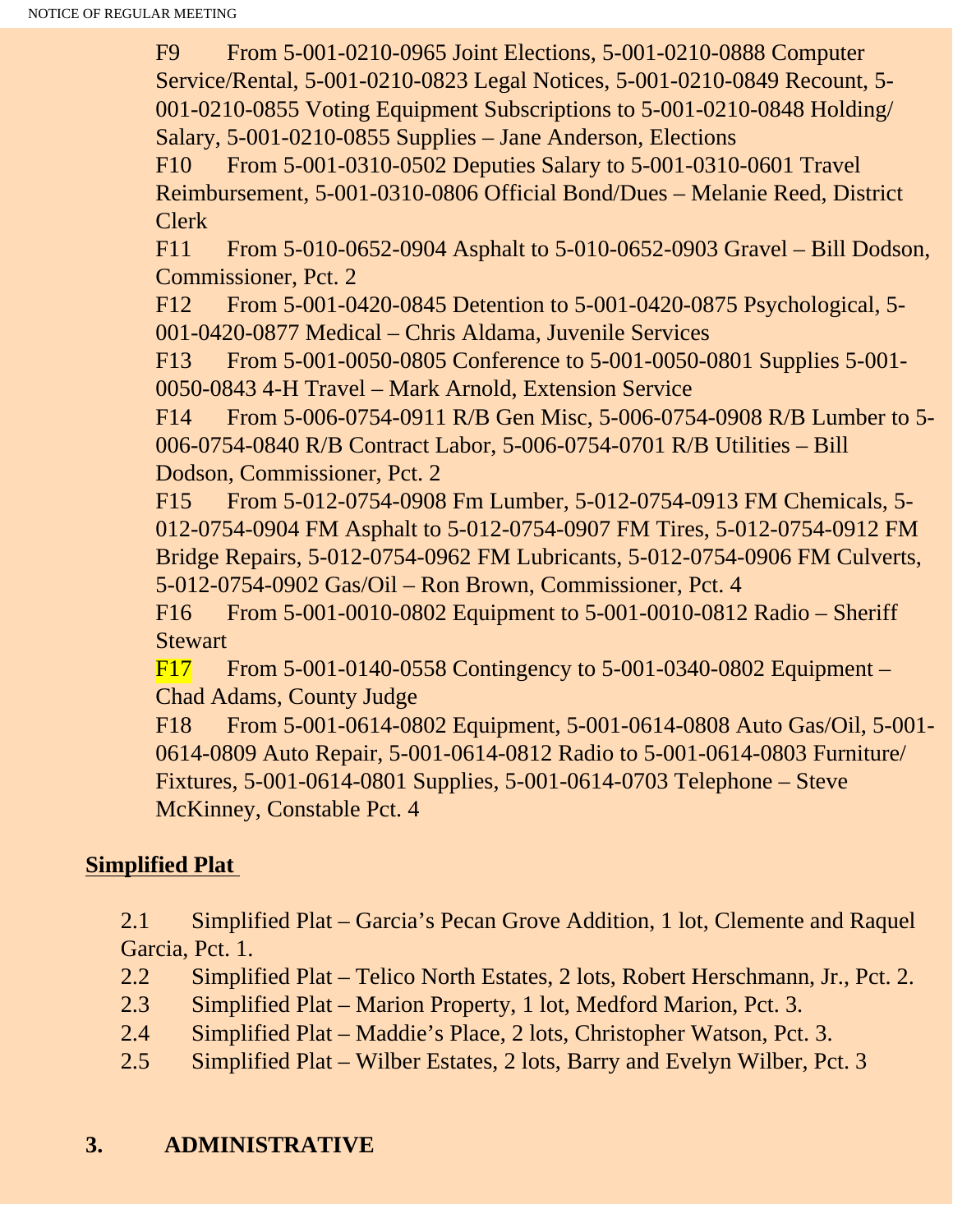3.1 Presentation of certificate to Commissioner Dennis Robinson for attendance at the 48th Annual County Judges & Commissioners' Continuing Education Conference by the V. G. Young Institute of County Government. Mark Arnold, Ellis County Co-op Extension Service

3.2 Presentation and information update on NASCO (North America's Super Corridor Coalition, Inc).

Rachel Connell and Tiffany Melvin, NASCO

3.3 Consideration and action to approve an Interlocal Agreement between the City of Mansfield, Texas and Ellis County, Texas, and Reinvestment Zone Number One, City of Mansfield, Texas for participation in the Tax Increment Zone for a period from January 1, 2006 through December 31, 2030.

- Barbra Leftwich, Ellis County Planner

 3.4 Consideration and action to approve the Ellis County Solid Waste Facility Siting Ordinance specifying areas in unincorporated Ellis County where solid waste disposal is not prohibited, as prepared by R. W. Beck, Inc. Ross Davis, Engineering Technician

3.5 Consideration and action to amend Ellis County Commissioners Court Minute Order # 185.05 dated August 5, 2005, to change the maximum amount of a family protection fee that may be adopted by the Commissioners Court from \$30 to \$15 in accordance with House Bill 764, 80th Session of the Texas State Legislature. The change in fee is effective September 1, 2007. - Holly Davis, Special Projects Director

3.6 Consideration and action to approve Contract Amendment Number 03 with the Texas Commission on Environmental Quality (TCEQ) to extend the term of the contract with Ellis County until August 31, 2008 for funding of the Aircheck program.

- Holly Davis, Special Projects Director

3.7 Consideration and action to approve an order authorizing the issuance of General Obligation Bonds, Series 2007, for the construction of facilities approved on May 12, 2007.

Mike Navarro, County Auditor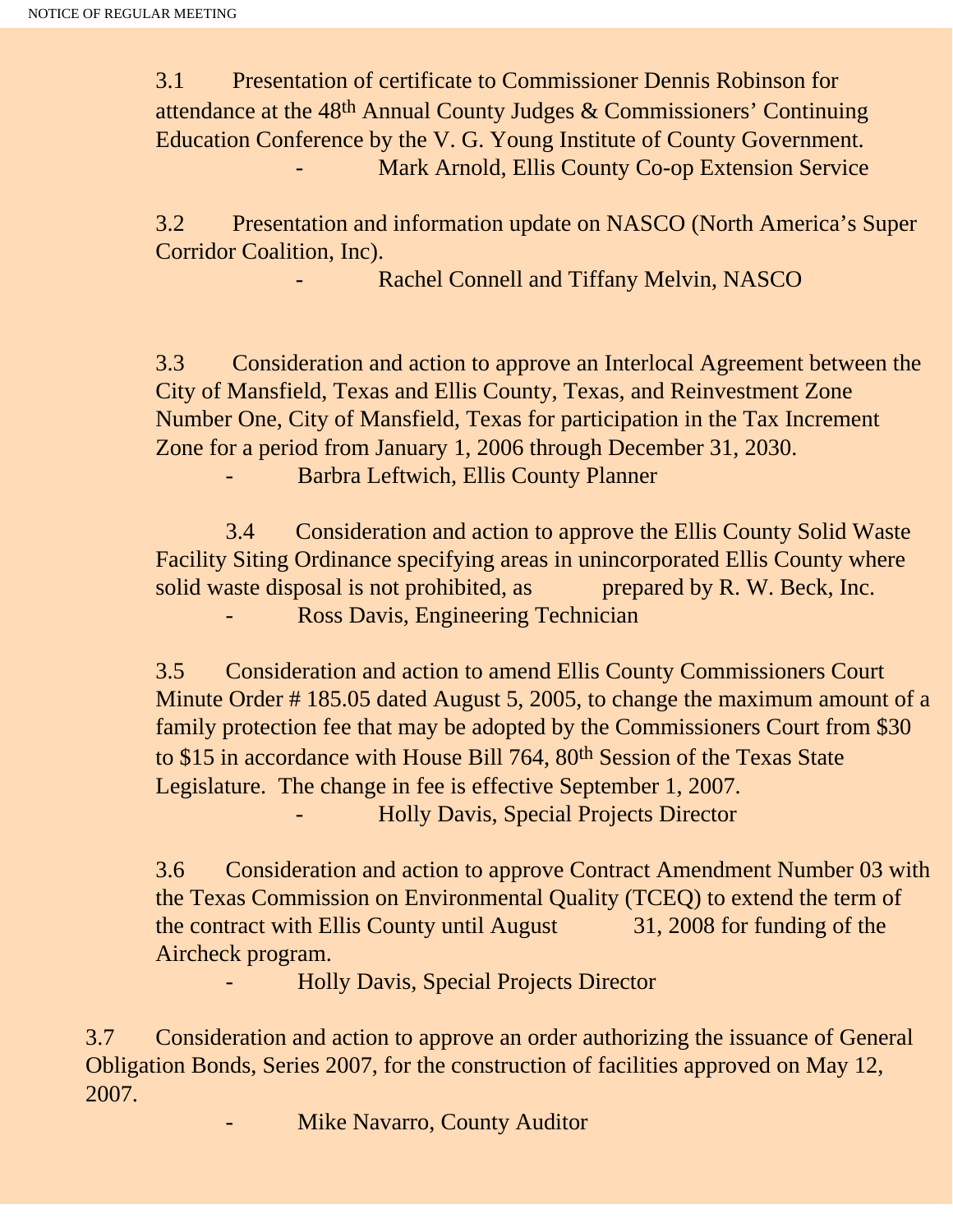3.8 Consideration and action to authorize Joe White to set up an initial orientation meeting of the Ellis County Bond Oversight committee and authorize the committee to set up an executive board composed of a co-chair, 1st vice-chair, 2nd vice-chair and secretary.

Heath Sims, Commissioner, Pct. 3

## **4. DEPARTMENT OF COUNTY DEVELOPMENT Consideration and action regarding the following presented by Delton Ake, Director Department of Development:**

4.1 Final Plat - La Rinconada, Phase Three, 3 lots, Leon Thompson, Pct. 4

 4.2 To accept the construction of the portion of La Rinconada Drive that is located in La Rinconada, Phase Three, Leon Thompson, Pct. 4

- 4.3 Preliminary Plat Saddle Ridge, 75 lots, Hogan and Associates, Inc., Pct. 3
- 4.4 Preliminary Plat Aday Estates, 14 lots, DSD Interests, LLC, Pct. 3
- 4.5 Final Plat Black Champ Estates, 14 lots, T.F. Baker Properties, LLC, Pct. 4
	- 4.6 To approve the construction of the infrastructure for Shiloh Downs 3 (gated subdivision) including the portions of Steel Dust Drive and Rawhide Drive which are located in Phase 3, John Bass, Pct. 1.

4.7 Consideration and action as may be appropriate to accept the construction of the infrastructure for Shiloh Forest, Phase 2, a subdivisions in Ellis County, Texas, including Lombard Court; Judy Court; and the portions of Monarch Lane; Kingston Drive; Baron Court; Shiloh Trail; Swan Lake Drive; Judy Drive; Baron Drive; Castle Way; and Fussen Trail; and Swan Lake Court; which are located in Shiloh Forest, Phase 2, Shiloh Properties, L.P.; Pct. 4.

4.8 Discuss the On-Site Sewage Facility Rules and Regulations for Ellis County for possible changes.

## **5. PURCHASING**

# **Consideration and action regarding the following presented by Richard Denniston, Purchasing Agent:**

5.1To award the purchase of one (1) pickup (Chevy 4x4, regular cab, long bed) to Caldwell Country Chevrolet at a total price of \$20,212. Pricing is per the Tarrant County Interlocal agreement.

5.2 To approve the purchase of steel outside the existing bid with O'Neal Steel due to O'Neal not stocking all necessary sizes required. The steel was purchased from Delta Steel in Ft. Worth and was used on a bridge in Pct. 4.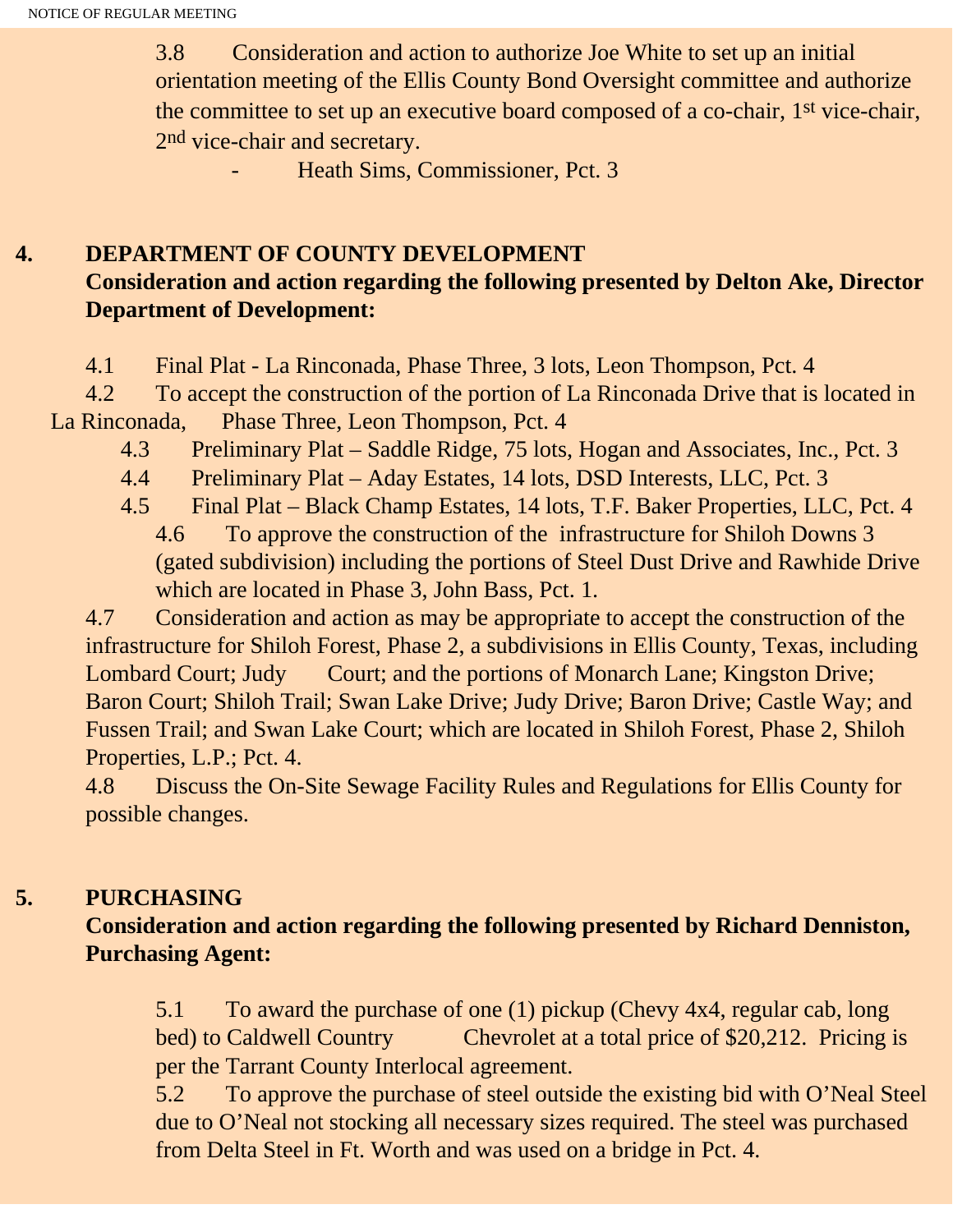5.3 To declare Election Department printers as surplus and to approve disposal via internet auction. The three printers are IBM 6400:

- 1. serial # 01L3443 model 6400 050 A00
- 2. serial # 01PC893 model 6400 125 or i25
- 3. serial # 01L6713 model 6400 015 CTA

# **6. RECESS TO CONVENE TO EXECUTIVE SESSION**

# **7. EXECUTIVE SESSION**

"The Commissioners' Court of Ellis County reserves the right to adjourn into **Executive Session** at any time during the course of this meeting to discuss any of the matters listed in this agenda, in the order deemed appropriate, as authorized by Texas Government Code §551.074**,** or to seek the advice of its attorney and/or other attorneys representing Ellis County on any matter in which the duty of the attorney to the Commissioners' Court under the Texas Disciplinary Rules of Professional Conduct of the State Bar of Texas clearly conflicts with Texas Government Code Chapter 551 or as otherwise may be permitted under §551.074."

# **8. ADJOURNMENT OF EXECUTIVE SESSION**

# **9. ADJOURNMENT**

Signed this the 9th day of August, 2007.

 $\overline{\phantom{a}}$  , and the set of the set of the set of the set of the set of the set of the set of the set of the set of the set of the set of the set of the set of the set of the set of the set of the set of the set of the s

Chad Adams Ellis County Judge

I, the undersigned, County Clerk of the Ellis County Commissioners Court do hereby certify that the above Notice of Regular Meeting of the Ellis County Commissioners Court is a true and correct copy of said Notice, that I received said Notice, and it was posted at the doors of the Ellis County Courthouse, a place readily accessible to the general public at all times on the 9th day of August, 2007, at \_\_\_\_\_\_\_\_\_\_\_\_ a.m./p.m.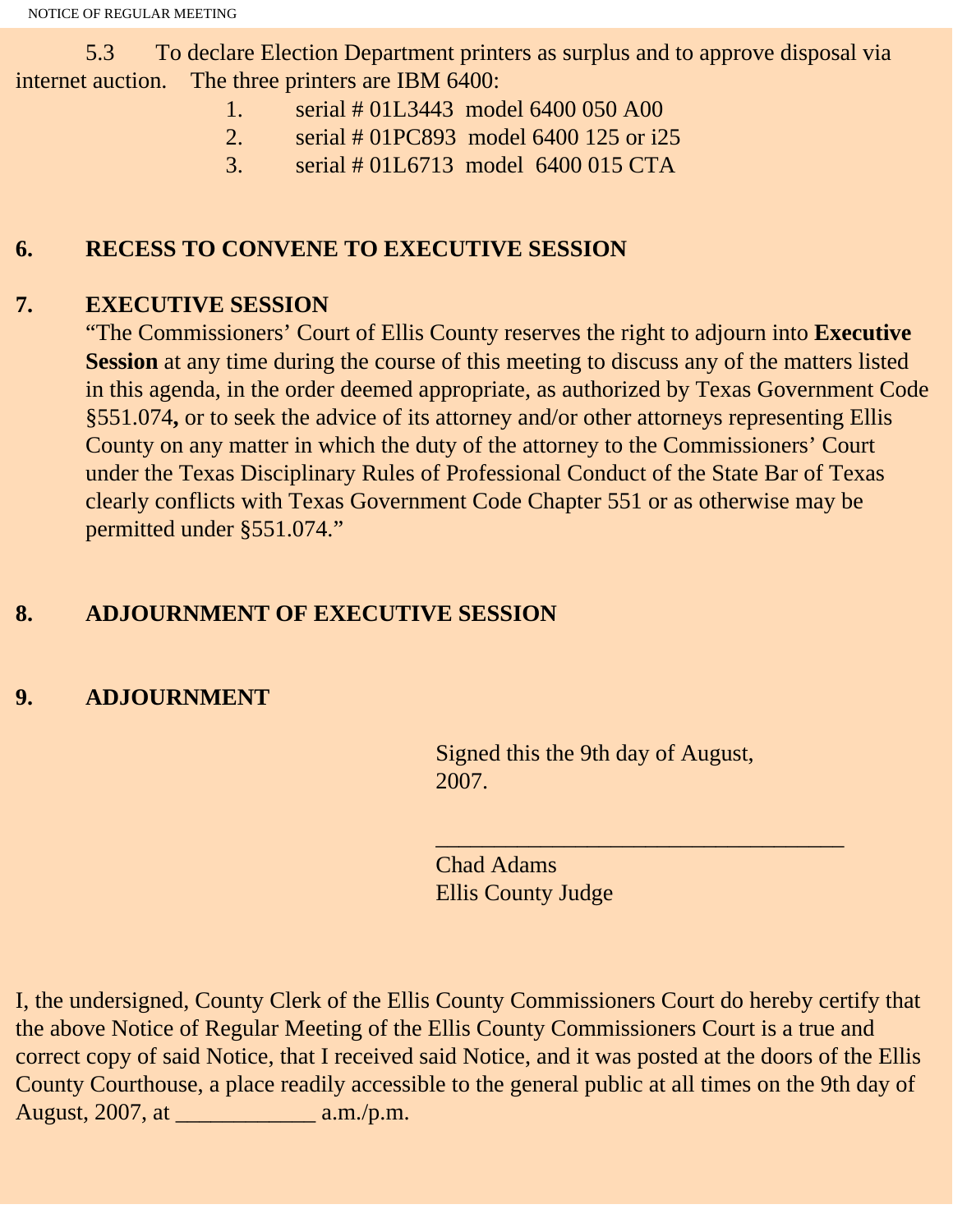Cindy Polley, County Clerk

 $\overline{\mathrm{By}}$ 

 The Commissioners Court reserves the right to consider and take action on the above agenda items in any particular order.

 Anyone wishing to address the Commissioners Court concerning a posted agenda item must make a formal request by presenting a "Participation Form" to the County Clerk at least 10 minutes prior to the beginning of the meeting.

 If you or your representative, have a disability that requires special arrangements and you plan to attend this public meeting, please contact the County Judge's Office at (972) 825-5011 within 72 hours of the meeting. Reasonable accommodations will be made to meet your needs at the meeting.

## **ADDENDUM TO NOTICE OF REGULAR MEETING ELLIS COUNTY COMMISSIONERS' COURT**

By this addendum and as a supplement to the Notice of Regular Meeting of the Ellis County Commissioners' Court will be held on **Monday, August 13, 2007 at 10:00 A.M., in the Commissioners' Courtroom, 101 West Main Street (2nd Floor), Waxahachie, Texas** at which time the following will be discussed and considered, to-wit:

#### **County Judge:**

 Judge Chad Adams **Commissioners:** Dennis Robinson, Commissioner, Pct. 1 Bill Dodson, Commissioner, Pct. 2 Heath Sims, Commissioner, Pct. 3 Ron Brown, Commissioner, Pct. 4

#### **County Clerk:**

Cindy Polley, County Clerk

#### **County & District Attorney's Office:**

 Ann Montgomery, Assistant County Attorney Lee Auvenshine, Assistant County Attorney

### **3. ADMINISTRATIVE**

 3.7 AN ORDER OF THE COMMISSIONERS COURT OF ELLIS COUNTY, TEXAS, AUTHORIZING THE ISSUANCE AND SALE OF ELLIS COUNTY, TEXAS, GENERAL OBLIGATION BONDS, SERIES 2007, IN THE AGGREGATE PRINCIPAL AMOUNT OF APPROXIMATELY \$53,875,000; APPROVING THE OFFICIAL STATEMENT; LEVYING A TAX AND PROVIDING FOR THE SECURITY FOR AND